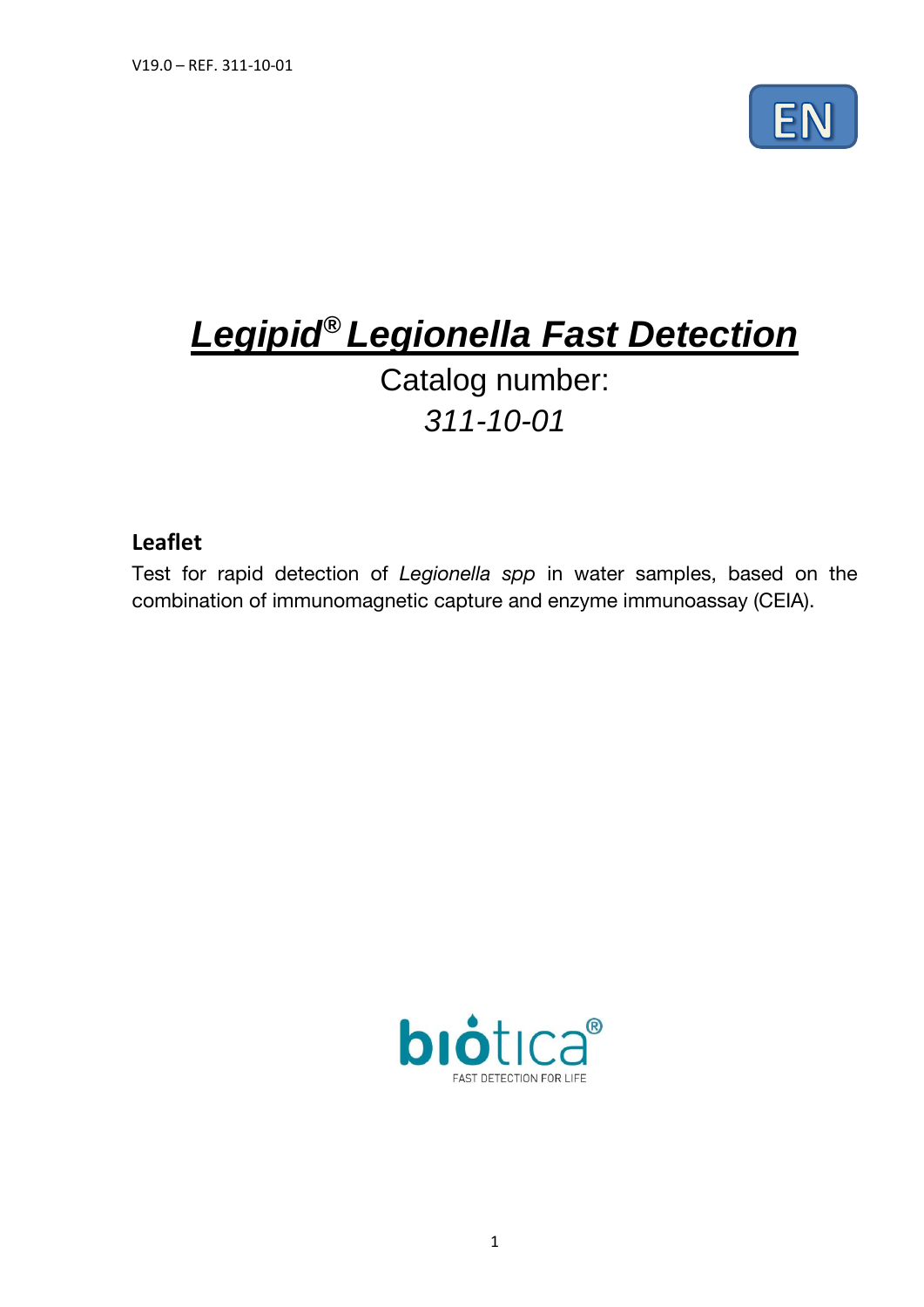# **INDEX**

# I. INTRODUCTION

II. TECHNOLOGY BEHIND THE TEST Legipid® Legionella Fast Detection

III. KIT REAGENTS AND COMPONENTS

IV. EXPIRY AND STORAGE

V. MATERIAL REQUIRED BUT NOT PROVIDED

VI. CAUTIONS AND RECOMMENDATIONS

VII. PROTOCOL

A. SAMPLE PREPARATION

B. ANALYSIS

C. RESULTS AND INTERPRETATION OF TEST

VIII. CONFIRMATION OF POSITIVE RESULT

IX. FEATURES AND VALIDATION OF TEST

X.REFERENCES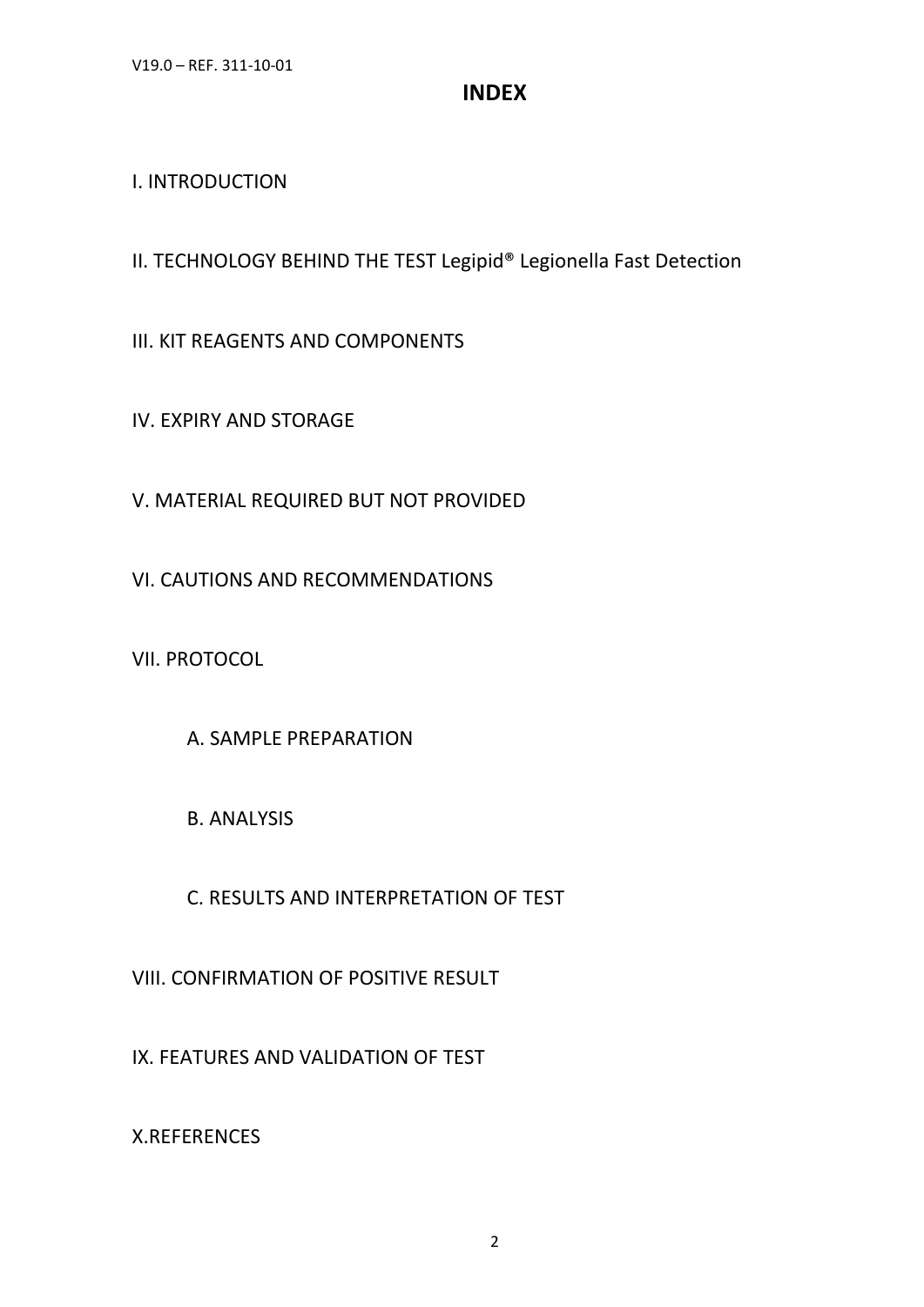V19.0 – REF. 311-10-01

## **I. INTRODUCTION**

**Legipid**® *Legionella* **Fast Detection (Cat. No. 311-10)** It is a simple and quick test for presumptive detection of *Legionella* spp in tap, natural and industrial water. The test combines magnetic immunocapture and enzyme-linked immunoassay (CEIA) with enzymatic colorimetric reaction for quick 1 hour test, after pre-concentrate a sample.

# **II. TECHNOLOGY BEHIND THE TEST Legipid®** *Legionella* **Fast Detection**

The original sample of water is concentrated by filtration or the like, and this prepared sample is eluted and dispensed into a cuvette to be analyzed by the method CEIA. A suspension of magnetic particles that bind to *Legionella* is added. If *Legionella* cells are present in the prepared sample, they will bind to the antibodies immobilized on magnetic particles to form complex bacteria / particle. As these complexes may be separated by a magnet, they are easily washed and resuspended. The complexes are incubated with an anti-*Legionella* antibody conjugated with an enzyme, to form labeled complexes. After washing the *Legionella* / particle complexes are visualized colorimetrically, when the enzyme substrates are added. This test includes the following 3 main stages:



# **III. KIT REAGENTS AND COMPONENTS**

The reference **311-10-01 (10 tests)** contains the elements listed in the following table:

| Reagent/component                          |     | Amount                      |  |
|--------------------------------------------|-----|-----------------------------|--|
| Eluent                                     | LO  | 1 flask (110 mL)            |  |
| Capture reagent (immunomagnetic particles) |     | 10 single-doses (10 x 1 mL) |  |
| Wash buffer                                | פ ו | 1 flask (200 ml)            |  |
| Enzyme conjugated Anti-Legionella antibody | LЗ  | 10 single-doses (10 x 1 mL) |  |
| Enzymatic cosubstrates                     | L4  | 5 tetra doses (5 x 5ml)     |  |
| Stop reagent                               | L5  | 1 flask $(2 \text{ mL})$    |  |
| Cuvette                                    | CВ  | 10 units                    |  |
| Disposable pipette                         | DP  | 15 units                    |  |

The concentrator **MP4-Hunter (311-MP4-SP)** contains the elements listed in the following table:

| MP4-Hunter (ref. 311-MP4-SP), unit |            |        |  |  |
|------------------------------------|------------|--------|--|--|
| Component                          | ID         | Amount |  |  |
| Insertable holder for 4 cuvettes   | 311-MP4-CH |        |  |  |
| Magnetic holder for 4 cuvettes     | 311-MP4-MH |        |  |  |
| Clamping support                   | 311-MP4-BB |        |  |  |

**The positioning mat (311-MP4-TC)** avoids excessive proximity between the magnets. If not available, maintain a distance of at least 12 cm between concentrators.



 **311-10 CB 311-MP4-SP** 

The assembly and disassembly of the concentrator is as follows: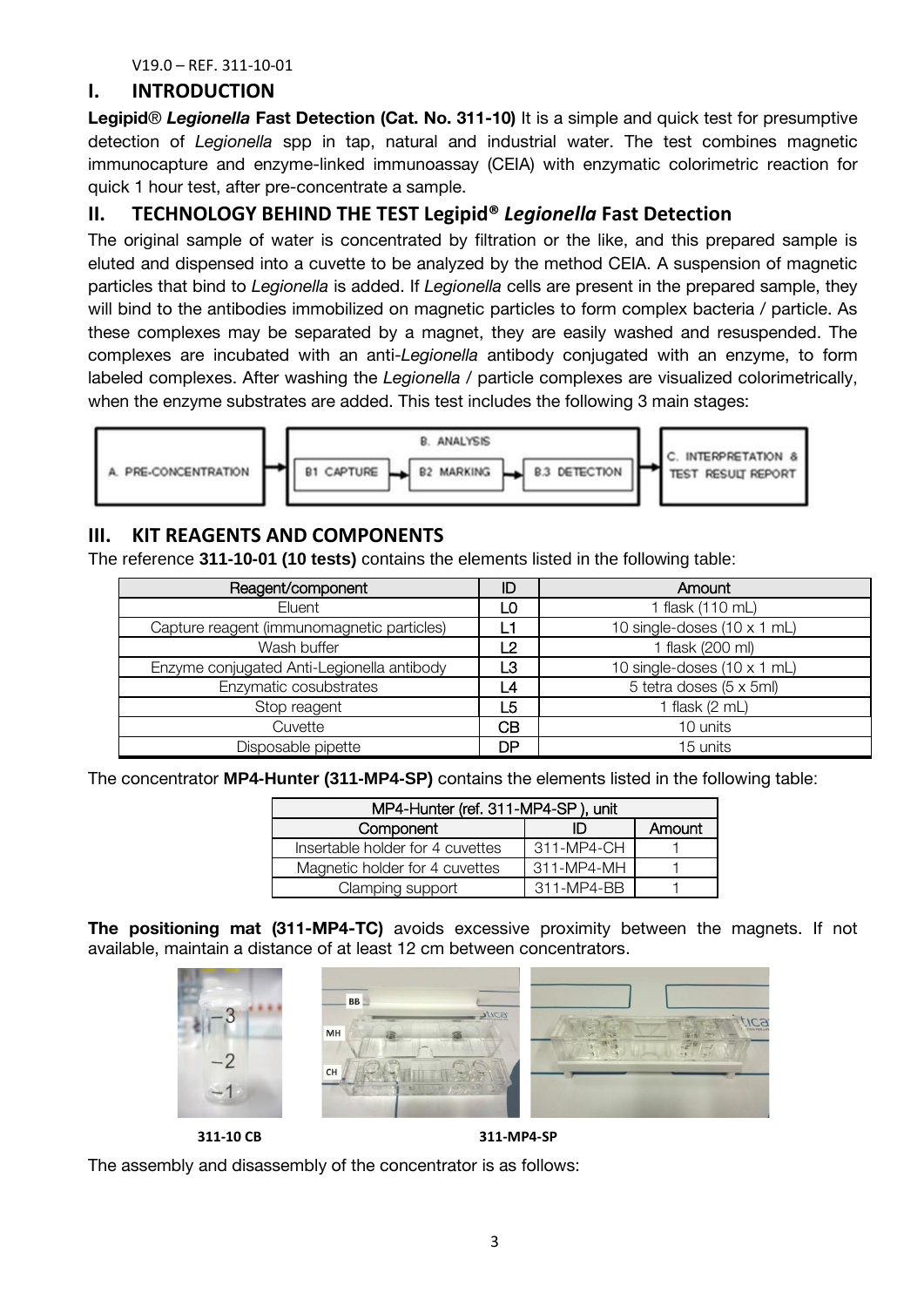#### V19.0 –REF. 311-10-01

#### **ASSEMBLY MP4**

 $I = \begin{pmatrix} 1 & 0 & 0 \\ 0 & 0 & 0 \end{pmatrix}$ . External into the holder (CH). Enter each curve holder (CH) is a magnetic holder (CH). In a magnetic holder (CH) in a magnetic holder (CH). In a magnetic holder (CH) is a magnetic holder (MH). Fit the unit in its clamping support (BB) (pressure slightly ahead and push it down).

### **DISASSEMBLY MP4**

Disengage the clamping support (BB). Separate the cuvette holder (CH) of the magnetic holder (MH).



 $T_{\text{max}}$  The manual manual manual manual  $\frac{1}{2}$  can be expected on the position on the position on the position on the position on the position on the position on the position of position on the position of position o

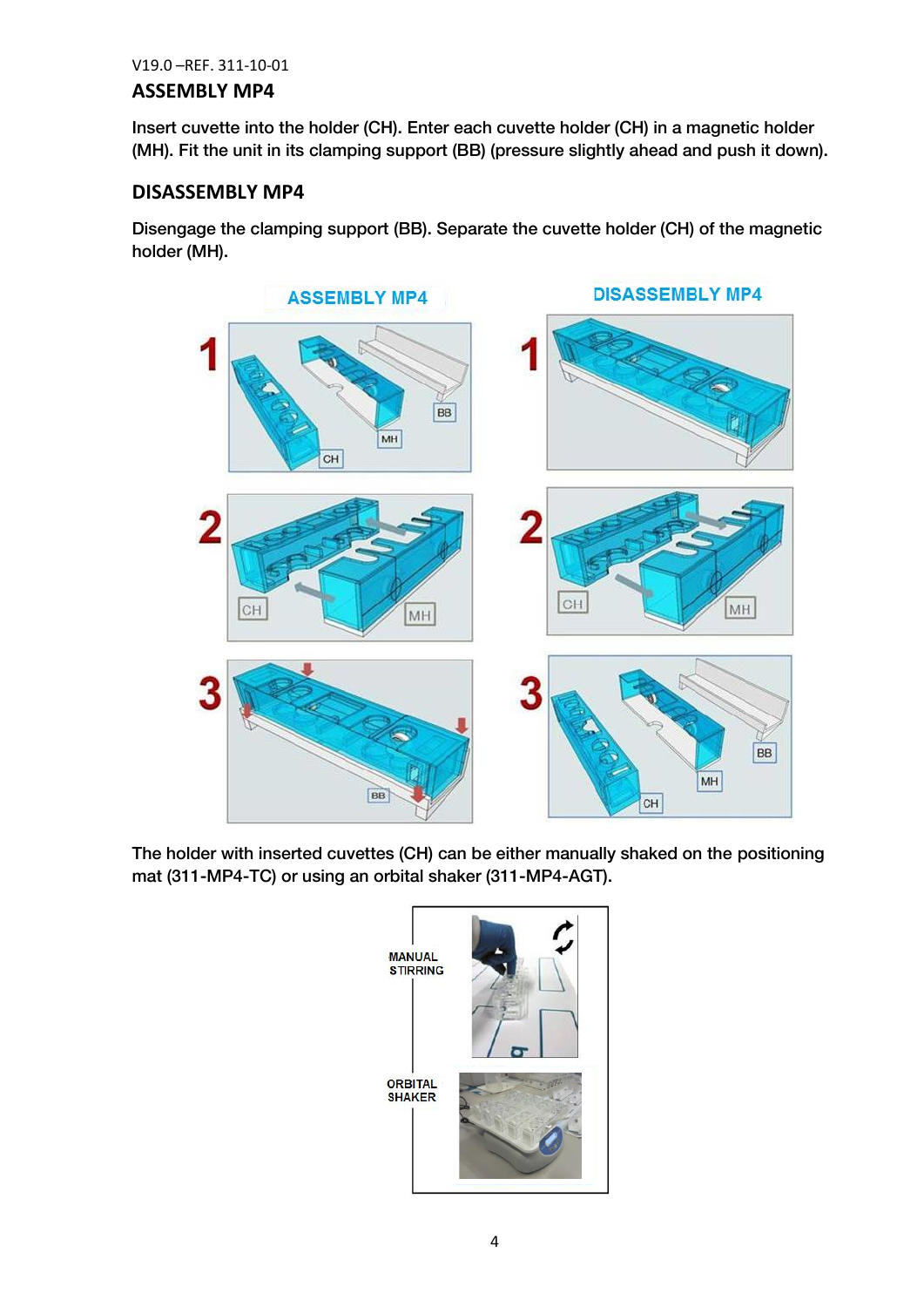V19.0 –REF. 311-10-01

# **IV. SHELF LIFE AND STORAGE**

Once received, the kit is stored between +2°C and +8°C, preferably at +4°C. The expiration of the reagents, properly stored, is **5 months** from the **date of manufacture**. All reagents include their own batch number and storage conditions. These conditions are also found in the packaging. In addition, the protocol includes code, lot number and expiration date, ensuring the traceability of all reagents. You can ask the manufacturer for a certificate of analysis.

# **V. MATERIAL REQUIRED BUT NOT SUPPLIED**

- Graduated bottle with screw cap, for elution of the filter.
- Glass fiber filter, 2.7μm pore diameter, for use as a pre-filter (\*).
- Membrane filter, 0.4μm pore diameter in the case of polycarbonate filters (\*\*).
- **◆ Container for residue.**
- Filtration apparatus (\*\*\*), to pre-concentrate water samples by membrane filtration.
- Optional: Primelab (ref. 911-10-PL) and cuvettes for spectrophotometer reading (ref. 511-10- 04, box 100 units).
- Optional: vortex mixer or sonicator to elute the filter (the elution can be done manually).

*(\*) The use of a glass fiber filter of 2.7 micron pore size as prefilter for water samples is recommended only for filtering very dirty samples.*

*(\*\*) Smaller pore diameter is possible but it can hamper the filtration.*

*(\*\*\*) Note: Contact us for detailed information on equipment recommended by our technical department*

# **VI. PRECAUTIONS AND RECOMMENDATIONS FOR BEST RESULTS**

- ◆ This test should be performed by properly trained personnel.
- This test is designed for the following matrices: tap, natural and industrial water.
- The product is safe under normal conditions of use. Avoid contact with the eyes. If splashing might occur, wear safety glasses.
- ◆ Avoid skin contact by wearing gloves. (See MSDS)
- $\blacklozenge$  Attention: Certain isolates cannot be detected below 10 $^6$  CFU.
- Stable products. It is unlikely to react dangerously under normal conditions of use.
- The product should be disposed of in accordance with current regulations. Dispose of empty containers through the process of recycling or waste disposal.
- The assay performance depends on strict compliance with the following practices, especially regarding to the correct execution of the protocol:
	- $\dot{\mathbf{o}}$ Do not use reagents after the expiration date.
	- $\dot{\mathbf{o}}$ Using as negative control the same eluent (L0) used in sample preparation (elution).
	- $\dot{\mathbf{o}}$ Use a negative control (L0 reagent) for each batch of test.
	- $\dot{\mathbf{o}}$ Bring test reagents (18-26 ° C) at least 30 minutes before use.
	- $\dot{\mathbf{o}}$ Shake the reagent L1 before use, to the homogeneity of the magnetic particles.
	- $\dot{\mathbf{o}}$ Run carefully washing steps (reagent L2).
	- $\dot{\mathbf{o}}$ **The cuvettes are disposable. Do not reuse.**
- Leave to warm at least for 30 minutes the single-doses and tetra doses necessary to perform scheduled tests.
- **Allow the required amount of L3 to reach room temperature protected from light.**
- Use the positioning mat (311-MP4-TC). If not, keep a distance among concentrators of at least 12 cm.
- For highly colored samples: after emptying supernatants, the assembled MP4 module can be tilted forward up to 45 °to allow the residual liquid to drain to the bottom of the cuvettes, in the opposite side of the retained magnetic beads. This allows the elimination of this liquid by using a pipette.
- **The reagents are supplied in excess. Do not use of any reagent excess. Do not mix batches.**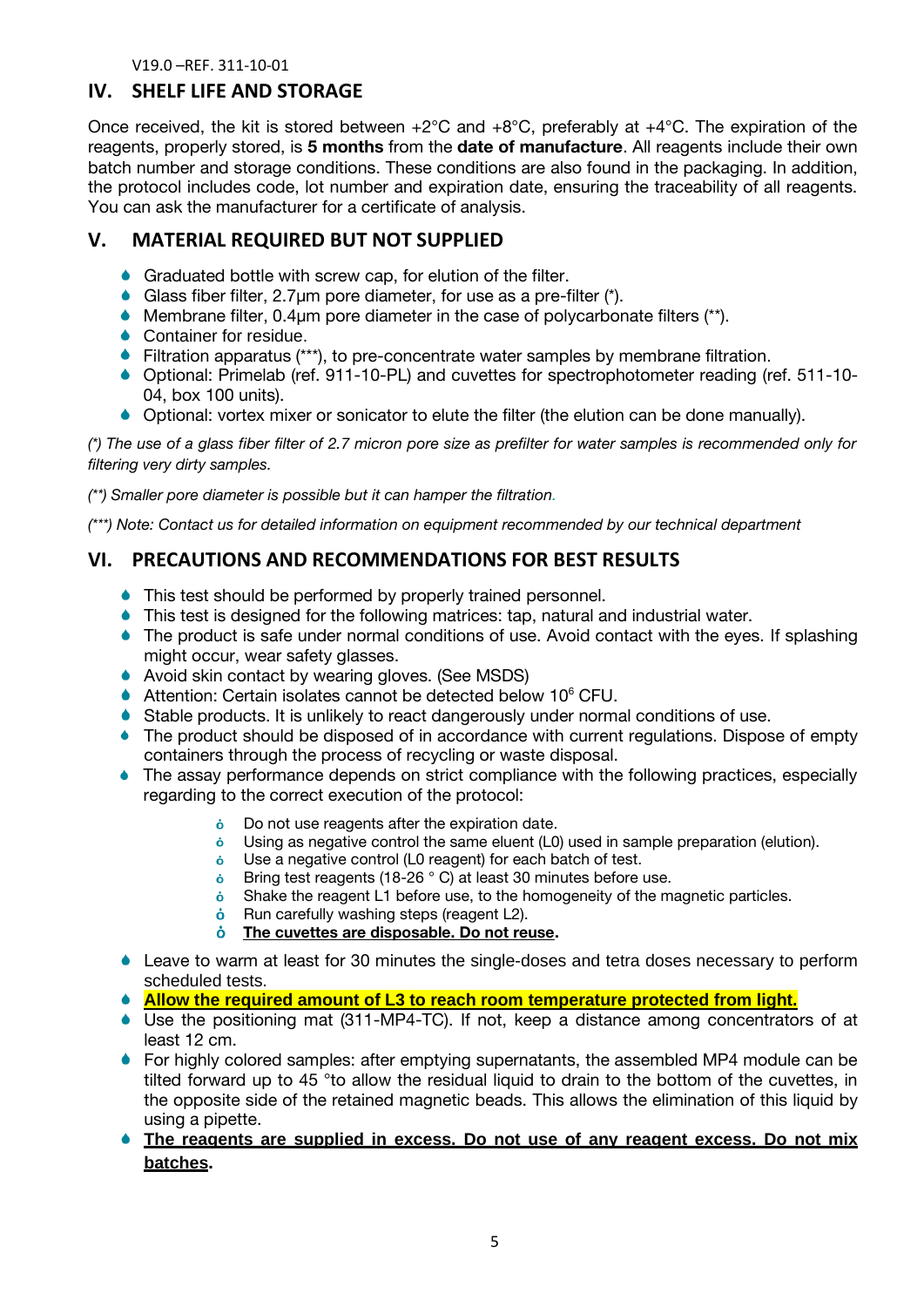# **VII. PROTOCOL**

It is strongly recommended to read this protocol carefully before starting the test.

# **A. Sample preparation**

- **1.** Collect the volume of the original water sample to be concentrated (e.g. by filtration).
- **2.** Add 10 ml of eluent in a flask. Use L0 as eluent.
- **3.** Filter the collected volume using a membrane filter (\*). For very dirty samples you can use a glass fiber pre-filter of 2.7 µm pore diameter placed on top of the membrane filter.
	- (\*) AOAC PTM validation used 0.4 µm



**4.** Carefully separate the filter from the filtration system and put it into the flask with the eluent prepared in step 2. Optionally filter can be cut into pieces with scissors. If you have also used the pre filter, please remove it and discard.



- **5.** Elute the filter by shaking. This agitation can be:
	- a. Manual (2 minutes)
	- b. Vortex (2 minutes)
	- c. Ultrasonic bath (5 minutes)



**The eluted sample is called the prepared sample** For an optimal recovery, shake this sample just before transferring to the cuvette.



#### **Note:**

For each sample batch, a negative control is performed with the same used eluent (L0)

Protocol based on the contents of the ISO 11731 standard for detection and enumeration of *Legionella* in water.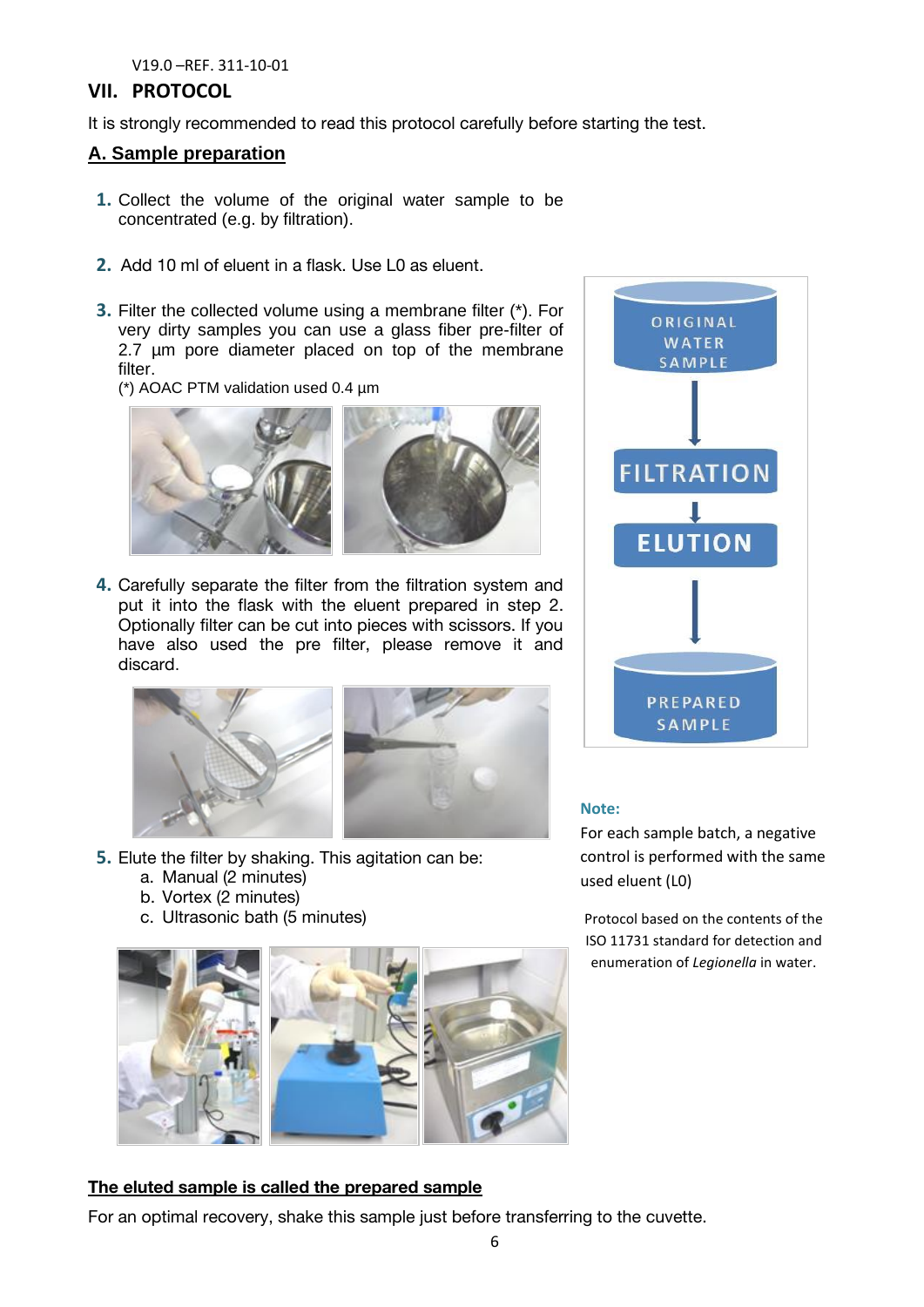# **B. Analysis with the kit Legipid®** *Legionella* **Fast Detection**

#### **Before starting the test:**

- **Prepare only the mono-doses and tetra-doses needed and let 30 minutes at room temperature before use.**
- $\dot{\bullet}$  Insert the cuvettes (CB) in its support (CH), as many as trials are going to be performed and another one for the control.

#### **B.1) CAPTURE STAGE**

**1. Gently shake the L1 by repeatedly inverting the single-dose until a completely homogeneous suspension**, and then add it completely in each cuvette.





**2.** Add **L0** to the control cuvette (C) **up to line 3** (9ml) - just one control per testing batch -. Add the sample (previously filtered and eluted) in the test cuvette (T) **up to line 3** (9ml), being careful not to let fall any pieces of filter.



**3. PLACE THE PLUGS** into cuvettes. Shake the cuvette holder (CH) in gentle sway on the mat **<sup>3</sup> times every 3 minutes, for 15 minutes**, so that the **cuvettes are horizontal**.



**4. REMOVE AND DISPOSE THE PLUGS** (place the cuvettes upright). Assemble MP4 (see p. 4) and place in its position on the mat (TC). Wait 5 minutes to retain the magnetic particles.

**5.** Discard supernatant by emptying **the cuvette on the opposite side to magnets**, by tipping this assembly up.

**6.** Disassemble the MP4 and put the cuvette holder (CH) upright on the mat. Then add the **reagent L2 up to line 2** (4.5 ml) **in each cuvette**.

**7.** Shake WITHOUT PLUGS on the mat in **vigorous shake swing** to resuspend the particles for **10 seconds**.

**8.** Assemble the MP4 and place it in its position on the mat (TC) and wait **3 minutes** to retain the magnetic particles.

**9.** Discard supernatant emptying the cuvettes on the **opposite side to the magnets**, by tipping this assembly up.

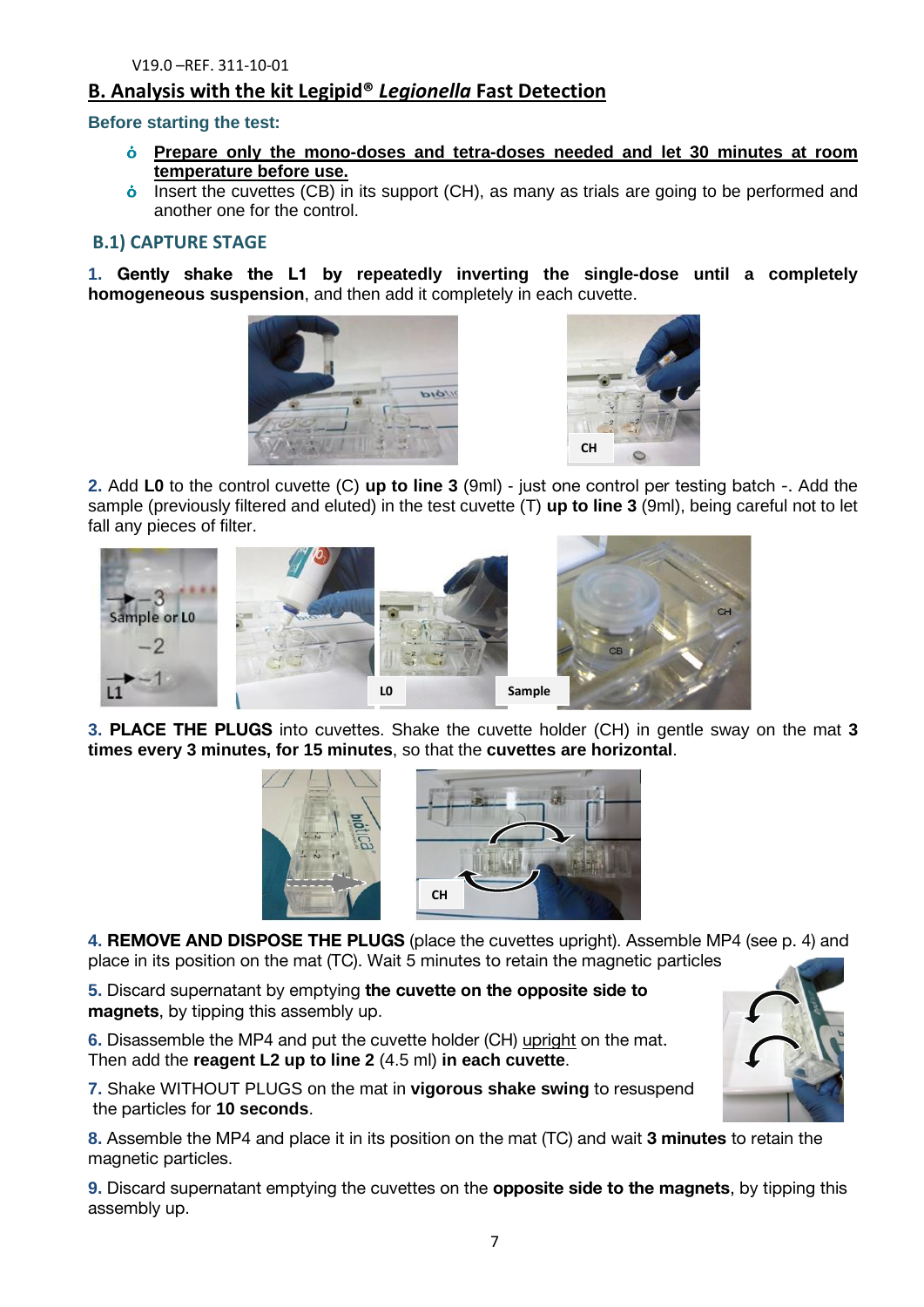# **B.2) MARKING STAGE**

**1.** Disassemble the MP4 and put the cuvette holder (CH) on the mat (TC). Add a single-dose of reagent **L3** (1 ml) in each cuvette.

**2.** Shake on the mat **in vigorous shake swing** WITHOUT PLUGS for **10 seconds** and then **gentle sway every 2 minutes for 10 minutes.**

**3.** Assemble the MP4. Place it in its position on the mat (TC) and wait **3 minutes** to retain the magnetic particles.

**4.** Discard supernatant by pouring on the **opposite side to the magnets**, by tipping up the assembly.

**5.** Disassemble the MP4 and put the cuvette holder (CH) on the mat (TC). Add the **reagent L2 up to line 2** (4.5 ml) **in each cuvette**.

**6.** Shake for **10 seconds** WITHOUT LIDS in energetic swing on the mat (TC) to resuspended the particles.

**7.** Assemble the MP4 and place it in its position on the mat (TC) and wait **3 minutes** to retain the magnetic particles.

# **8. Repeat steps 4, 5, 6 and 7 (of this section B.2 MARKING STAGE) twice.**

# **B.3) DETECTION STAGE**

**1.** Discard supernatant by pouring on **the opposite side to the magnets**, by tipping up the assembly. Disassemble the MP4 and put the cuvette holder (CH) upright on the mat (TC).

**2.** Prepare the reagent L4 (one vial for each 4 trials): unseal the protective cap and remove it. Press the piston to be fully inserted into the shutter. **Shake the mixture vigorously for 10 seconds. Once the reagent L4 is prepared, it should be used immediately.**

**3.** Open the vial of L4 just before use. To do this remove the shutter with the piston inserted, applying light pressure with the thumb side.

**4. Immediately add the L4 up to line 1 (1 ml) to each cuvette using disposable pipette (DP)**. Shake on the mat (TC) in **gentle sway for 2 minutes.** Start shaking **in energetic swing** for the first **10 seconds** to resuspend the particles.

(Note: count time from the first addition of L4)

**5.** Stop shaking. Add **3 drops of L5** (100 µl) to each and every one of the cuvettes and shake in the mat (TC) **in gentle sway** for **5 seconds**. (Note: add reagent L5 in the same order as the L4 was added)

**6.** Assemble the MP4 and place it in their position on the mat (TC) and wait **5 minutes** to retain the magnetic particles.



**DP**

**Control (C) Test (T)**



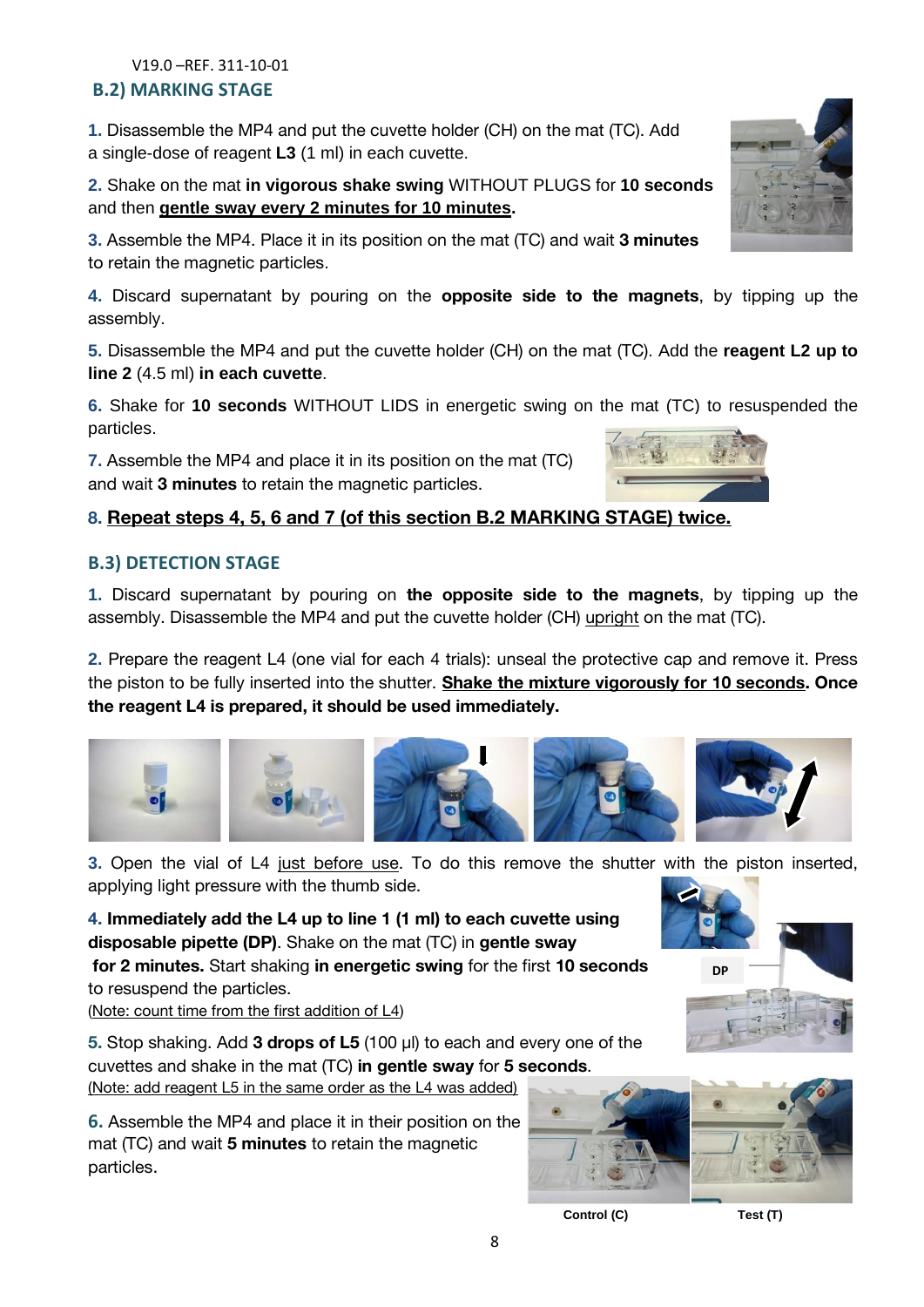# **C. INTERPRETATION AND TEST RESULT REPORT**

#### **C.1. Visual Interpretation**

The visual interpretation of the test results is summarized in the following diagram:



T: COLOR OF THE TEST C: COLOR OF THE CONTROL

**The result of the test (T) is considered POSITIVE if** the test (T) presents more color than the control (C) after **2 minutes** from the start of the colorimetric reaction. The overall estimate of the level



**The result of the test (T) is considered NEGATIVE if** the test (T) has no color difference with the control (C) after **2 minutes** since the beginning of the colorimetric reaction.

### **C.2. Optical reading**

**(1)** Transfer 1ml of the supernatants Control (C) and Tests (T) each in its corresponding cell reading. *Ine particles retained by the magnet* 

*(If you have a Primelab device, follow the instructions; If you are using another colorimeter, continue* with the following steps) **with the following steps)**

**(2)** Measure absorbance at 429 nm in a cell filled with distilled water. Set the absorbance at zero.

**(3)** Measure absorbance at 429 nm of the supernatant of the control (C), as reference. Readjust the absorbance to zero.

**(4)** Measure the absorbance of the supernatant of each test (T). Immediately read: always within 10 minutes since the end of the colorimetric reaction.

*note: If*  $\frac{1}{2}$  *corrections of your optical reader.*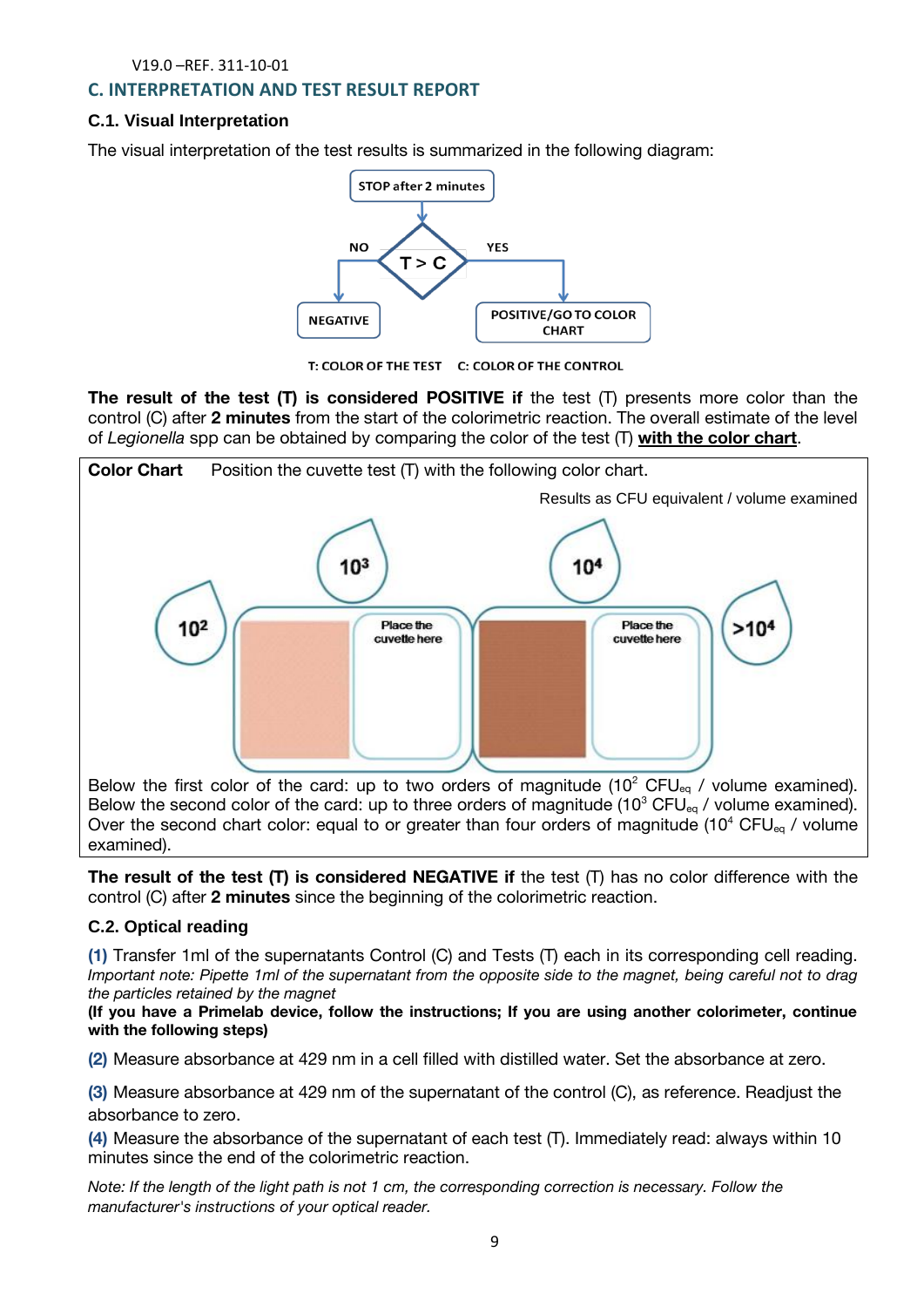#### V19.0 –REF. 311-10-01

*Negative results* **-** tests of samples with relative absorbance readings below the cutoff value (Ar = 0.04 units) are negative and are reported as Not Detected.

**Positive results** - tests of samples with relative absorbance readings above the cutoff value (Ar = 0.04 units) are positive and are reported as Detected.

**(5)** For positive results, obtain the log<sub>10</sub> of relative absorbance.

**(6)** Estimate the concentration of *Legionella* spp in the volume examined entering the value of the  $log_{10}$  of the relative absorbance (Ar) in the following formula:

**y** = 2.3061 x + 4.9815, where  $x = log_{10} (Ar)$  and  $y = log_{10} (CFU_{eq} / volume$  examined)

**(7)** The result is obtained by applying the inverse transformation of the logarithm:

### Contamination (CFU $_{eq}$  / volume examined) =  $10<sup>y</sup>$

*Note: If desired, you can request an Excel spreadsheet programmed for automatic calculation of concentration.*

**At the end of the trial empty cuvettes and dispose. Do not reuse the cuvettes or the remains of reagents.**

# **VIII. CONFIRMATION OF POSITIVE RESULTS**

In the AOAC-RI certification, a positive result for Legipid® *Legionella Fast Detection* was considered a presumptive positive and was confirmed with standardized culture methods (for example ISO 11731: 1998) on a volume of 0.1-0.5 ml of the sample prepared. In the case of results that are inconsistent between Legipid® *Legionella* Detection Fast and the confirmation method, you should take steps to ensure the validity of results. The positive deviation may be associated with poor recovery of target bacteria by culture (viable but not culturable cells -VBNC-) microbiota which inhibits growth of *Legionella*, etc.), or insufficient compliance in protocolized washings step in the labeling stage.

# **IX. CHARACTERISTICS AND VALIDATION OF TEST**

Legipid® *Legionella* Fast Detection kit is a quick and simple test for the detection of *Legionella* spp in water samples. The relative level of detection is 93 CFU<sub>eg</sub> / volume examined (LOD50). With optical reading the limit of detection is 40 CFU<sub>eq</sub> / volume examined and the quantification limit is 60 CFU<sub>eq</sub> / volume examined.



Legipid® *Legionella Fast Detection* is validated by the AOAC-Research Institute in the Performance Tested Method Program to potable, natural and industrial water. Certificate No. 111101

# **X. REFERENCES**

**1**.International Organization for Standardization. 1998 ISO 11731: 1998. Water quality - Detection and enumeration of Legionella.

**2**. International Organization for Standardization. ISO 11731-2 2004: 2004. Water quality - Detection and enumeration of Legionella - Part 2: Direct membrane filtration method for waters With low bacterial counts. International Organization for Standardization, Geneva, Switzerland.

**3**. Ragull S, M Garcia-Nunez, Pedro-Botet ML, Sopena N, Esteve M, Montenegro R, et al Legionella pneumophila in Cooling Towers: Fluctuations in Counts, Determination of Genetic Variability by Pulsed-field gel electrophoresis (PFGE) and Persistence of PFGE Patterns. Applied and Environmental Microbiology, 2007; 73: 5382-5384

**4**. Alleron L, Frère J, Merlet N, Legube B. Monochloramine treatment you induce a viable but non culturable state into planktonic and biofilm Legionella pneumophila Populations ,. In N. P. Cianciotto, Y. Abu Kwaik, P. H. Edelstein, B.S. Fields, D.F. Geary, T. G. Harrison, C. Joseph, R.M. Ratcliff, J. E: Stout, and M.S. Swanson (eds.), Legionella: state of the art 30 years after ITS recognition, ed. ASM Press, Washington, DC. 2006. p. 533-537

**5**. Steinert M, L Emody, Amann R, Hacker J. Resuscitation of feasible nonculturable but Legionella pneumophila JR32 by Acanthamoeba castellanii Philadelphia. Applied and Environmental Microbiology, 1997; 63: 2047-2053.

**6**. Garcia, M. T., Jones, S., Pelaz, C., Miller, R. D. & Abu Kwaik, Y. (2007). Acanthamoeba Polyphaga feasible resuscitates non-culturable Legionella pneumophila after disinfection. Environ. Microbiol. 9, 1267-1277.

**7**. Pilar Delgado-Viscogliosi et al. 2005. Rapid Method for Enumeration of *Legionella pneumophila* feasible and Other *Legionella spp* in Water. Applied and Environmental Microbiology, Vol. 71, No. 7, p.4086-4096.

**User warning**: Use this product only for environmental analysis

| Lot No.:<br><b>Expiry date from</b> | For Technical assistance contact: Biótica, Bioquímica<br>Analítica, S.L.<br>Parque Científico y Tecnológico, Universidad Jaume I<br>Edif. Espaitec 2, ground floor, lab 2 | <b>biotica</b> ®               |
|-------------------------------------|---------------------------------------------------------------------------------------------------------------------------------------------------------------------------|--------------------------------|
| manufacturing:                      | 12071 – Castellón, Spain<br>www.biotica.es info@biotica.es                                                                                                                | <b>FAST DETECTION FOR LIFE</b> |
|                                     | Tel.: +34 964108131 Fax: +34 964737790                                                                                                                                    |                                |